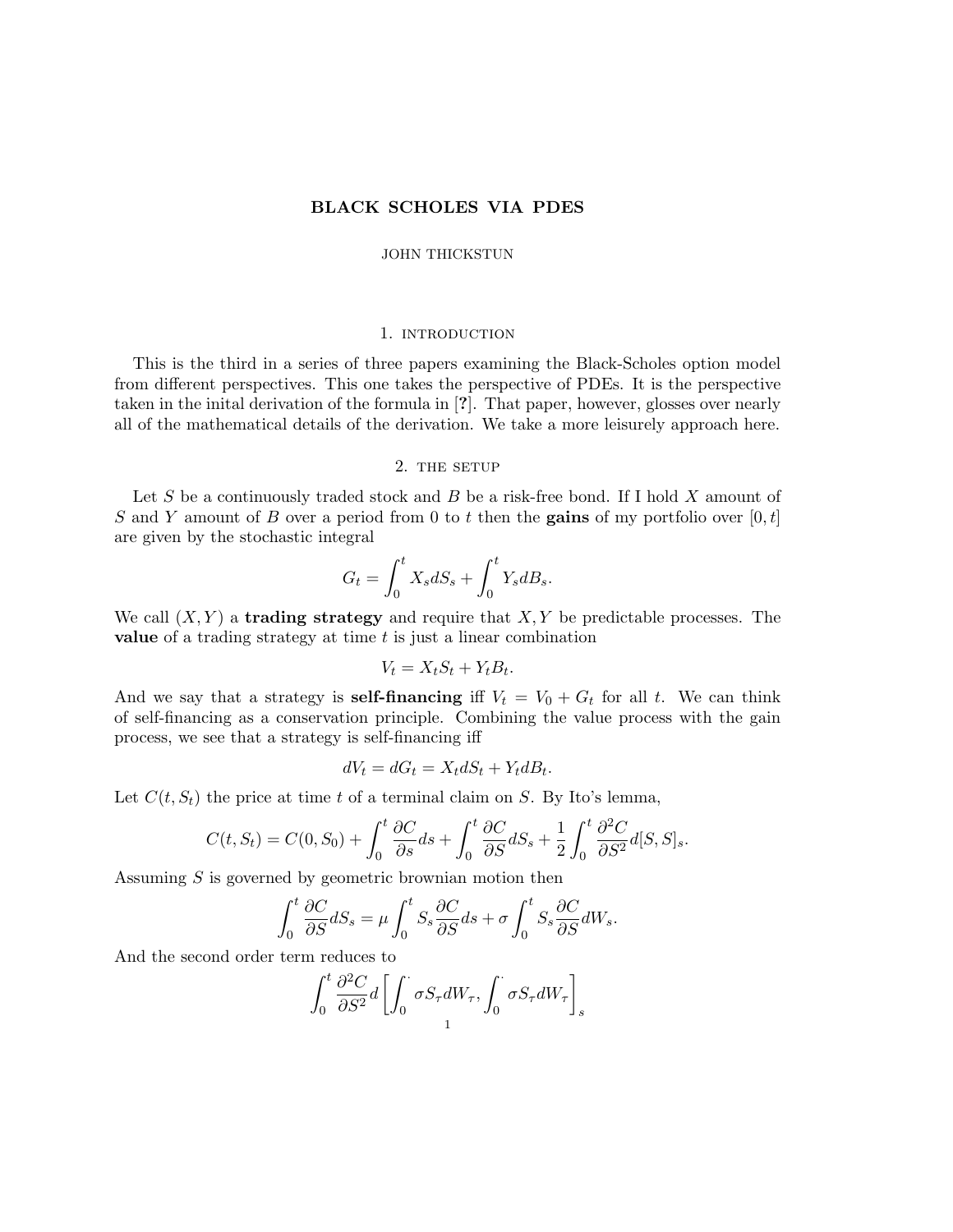$$
= \int_0^t \frac{\partial^2 C}{\partial S^2} d \int_0^s \sigma^2 S_\tau^2 d[W, W]_\tau = \sigma^2 \int_0^t S_s^2 \frac{\partial^2 C}{\partial S^2} ds.
$$

Putting this together gives us

$$
C(t, S_t) = C(0, S_0) + \int_0^t \frac{\partial C}{\partial s} ds + \mu \int_0^t S_s \frac{\partial C}{\partial S} ds + \sigma \int_0^t S_s \frac{\partial C}{\partial S} dW_s + \frac{1}{2} \sigma^2 \int_0^t S_s^2 \frac{\partial^2 C}{\partial S^2} ds
$$

Or alternatively, in differential notation,

$$
dC_t = \left(\frac{\partial C}{\partial t} + \mu S_t \frac{\partial C}{\partial S} + \frac{1}{2} \sigma^2 S_t^2 \frac{\partial^2 C}{\partial S^2}\right) dt + \sigma S_t \frac{\partial C}{\partial S} dW_t.
$$

We say that  $(X, Y)$  is a replicating strategy (for C) iff  $C(S_t) = V_t$ . We define an arbitrage opportunity to be a self-financing trading strategy for which  $V_0 = 0, V_t \geq 0$ , and  $\mathbb{E}(V_t) > 0$  for some  $t > 0$ . If  $(X, Y)$  replicates C then we must have  $C_t = V_t$  or else the value of the strategy  $(X, Y, C)$  at time t would be  $V_t - C_t > 0$ , an arbitrage opportunity. Therefore, in the absence of arbitrage, assuming a replicating strategy exists,  $C_0 = C(0, S_0) = V_0$ . Assuming that B's evolution is governed by  $dB_t = rB_t dt$  then

$$
dV_t = X_t dS_t + Y_t dB_t = (\mu X_t S_t + rY_t B_t) dt + \sigma X_t S_t dW_t.
$$

To replicate V, we set  $dC = dV$ . Equating brownian coefficients gives us  $X_t = \frac{\partial C}{\partial S}$ . And equating newtonian coefficients, substituting this value, we have

$$
\frac{\partial C}{\partial t} + \mu S_t \frac{\partial C}{\partial S} + \frac{1}{2} \sigma^2 S_t^2 \frac{\partial^2 C}{\partial S^2} = \mu S_t \frac{\partial C}{\partial S} + r Y_t B_t.
$$

Rearranging the portfolio value equation,

$$
B_t = \frac{V_t - X_t S_t}{Y_t} = \frac{C_t - \frac{\partial C}{\partial S} S_t}{Y_t}.
$$

And it follows that

$$
\frac{\partial C}{\partial t} + \frac{1}{2}\sigma^2 S_t^2 \frac{\partial^2 C_t}{\partial S^2} = r \left( C_t - \frac{\partial C}{\partial S} S_t \right).
$$

Observe that this is just the celebrated Black-Scholes pde:

$$
\frac{\partial C}{\partial t} + \frac{1}{2}\sigma^2 S_t^2 \frac{\partial^2 C_t}{\partial S^2} + rS_t \frac{\partial C}{\partial S} - rC_t = 0.
$$

3. the parabolic form

We make the following substitutions, from which we will see that the Black-Scholes equation is a parabolic equation:

$$
S = Ke^{x}, \ C(t, S) = Kv(x, \tau), \ \tau = (T - t)\sigma^{2}/2.
$$

The partials of C under this substitution are

$$
\frac{\partial C}{\partial t} = K \frac{\partial v}{\partial t} = K \frac{\partial v}{\partial \tau} \frac{\partial \tau}{\partial t} = -\frac{K\sigma^2}{2} \frac{\partial v}{\partial \tau},
$$

$$
\frac{\partial C}{\partial S} = K \frac{\partial v}{\partial S} = K \frac{\partial v}{\partial x} \frac{\partial x}{\partial S} = \frac{K}{S} \frac{\partial v}{\partial x},
$$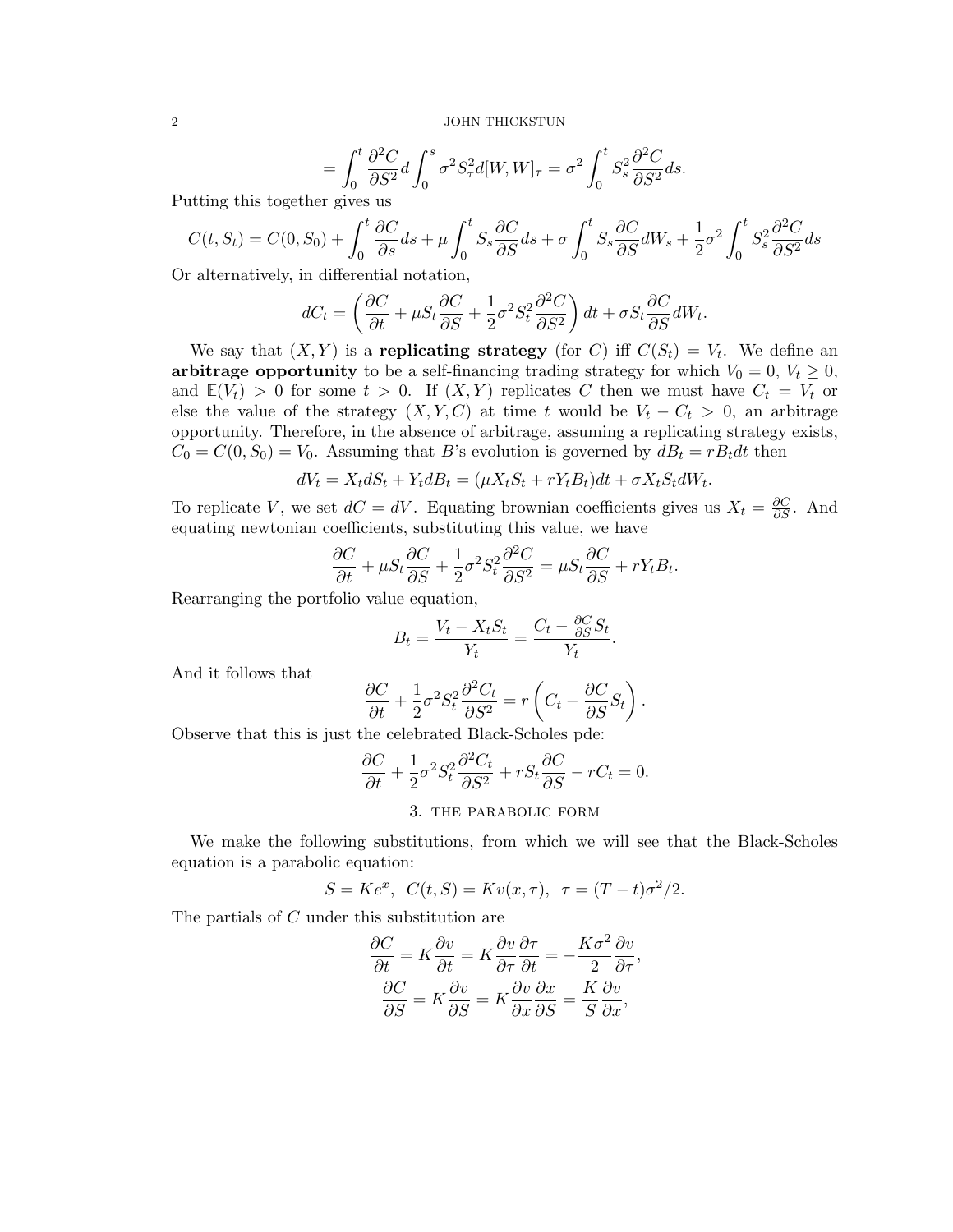$$
\frac{\partial^2 C}{\partial S^2} = \frac{\partial}{\partial S} \left( \frac{K}{S} \frac{\partial v}{\partial x} \right) = \frac{K}{S} \frac{\partial}{\partial S} \frac{\partial v}{\partial x} - \frac{K}{S^2} \frac{\partial v}{\partial x}
$$

$$
= -\frac{K}{S^2} \frac{\partial v}{\partial x} + \frac{K}{S} \frac{\partial^2 v}{\partial x^2} \frac{\partial x}{\partial S} = -\frac{K}{S^2} \frac{\partial v}{\partial x} + \frac{K}{S^2} \frac{\partial^2 v}{\partial x^2}.
$$

And therefore the Black-Scholes equation reduces to

$$
-\frac{K\sigma^2}{2}\frac{\partial v}{\partial \tau} + \frac{1}{2}\sigma^2 S^2 \left(-\frac{K}{S^2}\frac{\partial v}{\partial x} + \frac{K}{S^2}\frac{\partial^2 v}{\partial x^2}\right) + rS\frac{K}{S}\frac{\partial v}{\partial x} - rKv = 0.
$$

Rearranging terms,

$$
\frac{\partial v}{\partial \tau} = -\frac{\partial v}{\partial x} + \frac{\partial^2 v}{\partial x^2} + \frac{2r}{\sigma^2} \frac{\partial v}{\partial x} - \frac{2r}{\sigma^2} v = \frac{\partial^2 v}{\partial x^2} + \left(\frac{2r}{\sigma^2} - 1\right) \frac{dv}{dx} - \frac{2r}{\sigma^2} v.
$$

And setting  $k = 2r/\sigma^2$  leaves us with

$$
\frac{\partial v}{\partial \tau} = \frac{\partial^2 v}{\partial x^2} + (k - 1) \frac{dv}{dx} - kv.
$$

This is a parabolic partial differential equation. Parabolic equations can always be reduced to a diffusion equation; we will perform this reduction in the next section.

### 4. the diffusion equation

We make the following substitution:

$$
v(x,\tau) = e^{\alpha x + \beta \tau} h(x,\tau).
$$

Recomputing our partials under this substitution gives us

$$
\frac{\partial v}{\partial x} = e^{\alpha x + \beta \tau} \left( \alpha h(x, \tau) + \frac{\partial h}{\partial x} \right),
$$

$$
\frac{\partial v}{\partial \tau} = e^{\alpha x + \beta \tau} \left( \beta h(x, \tau) + \frac{\partial h}{\partial \tau} \right),
$$

$$
\frac{\partial^2 v}{\partial x^2} = e^{\alpha x + \beta \tau} \left( \alpha^2 h(x, \tau) + 2\alpha \frac{\partial h}{\partial x} + \frac{\partial^2 h}{\partial x^2} \right).
$$

Our Black-Scholes equation therefore becomes

 $\partial$ 

$$
\beta h(x,\tau) + \frac{\partial h}{\partial \tau} = a^2 h(x,\tau) + 2\alpha \frac{\partial h}{\partial x} + \frac{\partial^2 h}{\partial x^2} + (k-1) \left( \alpha h(x,\tau) + \frac{\partial h}{\partial x} \right) - kh(x,\tau).
$$

And simple algebra leaves us with

$$
\frac{\partial h}{\partial \tau} = (\alpha^2 + (k-1)\alpha - k - \beta)h(x, \tau) + (2\alpha + k - 1)\frac{\partial h}{\partial x} + \frac{\partial^2 h}{\partial x^2}.
$$

Choosing  $\alpha$ ,  $\beta$  such that the coefficients above vanish, we require that

$$
\alpha = \frac{1-k}{2}
$$

.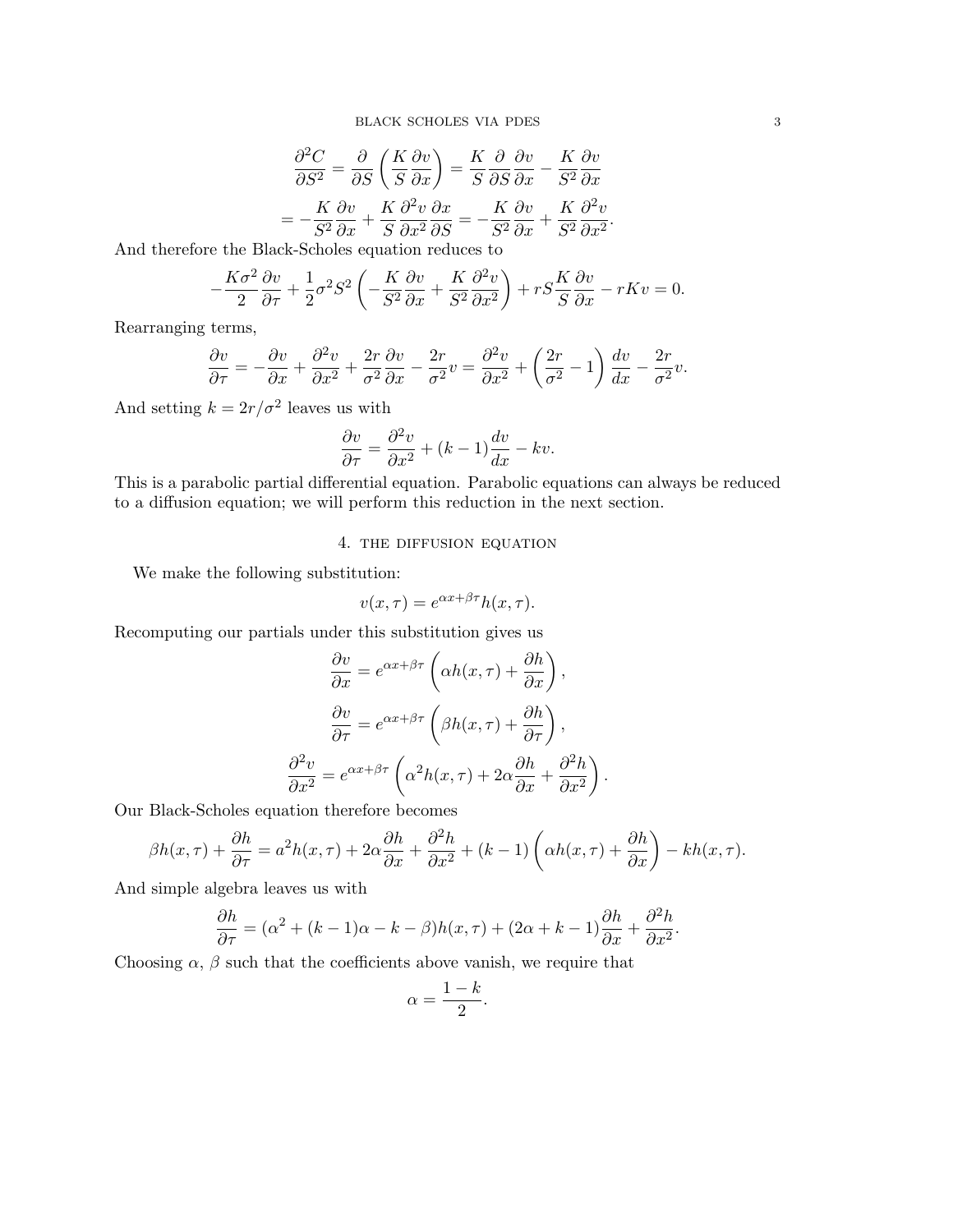And furthermore that

$$
\beta = \alpha^2 + (k-1)\alpha - k = \frac{1 - 2k + k^2}{4} + \frac{-k^2 + 2k - 1}{2} - k
$$

$$
= \frac{-k^2 - 2k - 1}{4} = -\frac{(k+1)^2}{4}.
$$

Our parabolic equation then reduces to a simple diffusion equation:

$$
\frac{\partial h}{\partial \tau} = \frac{\partial^2 h}{\partial x^2}.
$$

The diffusion equation can be solved with fourier transforms.

# 5. fourier transforms

Let  ${\mathscr{F}}$  denote the fourier transform operator and recall that

$$
\mathscr{F}\frac{\partial^n f}{\partial x^n}(\omega) = (2\pi i\omega)^n \mathscr{F}f(\omega).
$$

Transforming the diffusion equation with respect to  $x$  therefore gives us

$$
\mathscr{F}\frac{\partial h}{\partial \tau}(\omega,\tau) = (2\pi i \omega)^2 \mathscr{F}h(\omega,\tau).
$$

And by Leibniz's rule (differentiation under the integral sign) we may commute  $\mathscr F$  and  $\partial$ on the left-hand side:

$$
\frac{\partial}{\partial \tau} \mathscr{F}h(\omega,\tau) = \mathscr{F}\frac{\partial h}{\partial \tau}(\omega,\tau) = (2\pi i\omega)^2 \mathscr{F}h(\omega,\tau).
$$

These dynamics are simple exponential growth in  $\tau$  and we may write

$$
\mathscr{F}h(\omega,\tau)=e^{(2\pi i\omega)^2\tau}\mathscr{F}h(\omega,0).
$$

It follows by the Fourier inversion theorem that

$$
h(x,\tau) = \mathscr{F}^{-1}\mathscr{F}h(x,\tau) = \mathscr{F}^{-1}\left(e^{(2\pi i\omega)^2\tau}\mathscr{F}h(\omega,0)\right)
$$

.

By the convolution theorem,

$$
h(x,\tau) = h(x,0) * \mathcal{F}^{-1}e^{(2\pi i\omega)^2\tau}.
$$

The latter term can be computed by completing the square:

$$
\mathcal{F}^{-1}e^{-\omega^2\tau} = \int_{-\infty}^{\infty} e^{(2\pi i\omega)^2\tau} e^{2\pi i\omega x} d\omega = \int_{-\infty}^{\infty} \exp\left((2\pi i\omega)^2\tau + 2\pi i\omega x\right) d\omega
$$

$$
= \int_{-\infty}^{\infty} \exp\left(-\tau \left(2\pi\omega - i\frac{x}{2\tau}\right)^2 - \frac{x^2}{4\tau}\right) d\omega = e^{-x^2/4\tau} \int_{-\infty}^{\infty} \exp\left(-\tau \left(2\pi\omega - i\frac{x}{2\tau}\right)^2\right) d\omega
$$
And setting  $\xi = \sqrt{\tau} (2\pi\omega - ix/2\tau)$  we see that

$$
\mathscr{F}^{-1}e^{-\omega^2\tau} = \frac{1}{2\pi\sqrt{\tau}}e^{-x^2/4\tau} \int_{-\infty}^{\infty} e^{-\xi^2} d\xi = \frac{1}{\sqrt{4\pi\tau}}e^{-x^2/4\tau}.
$$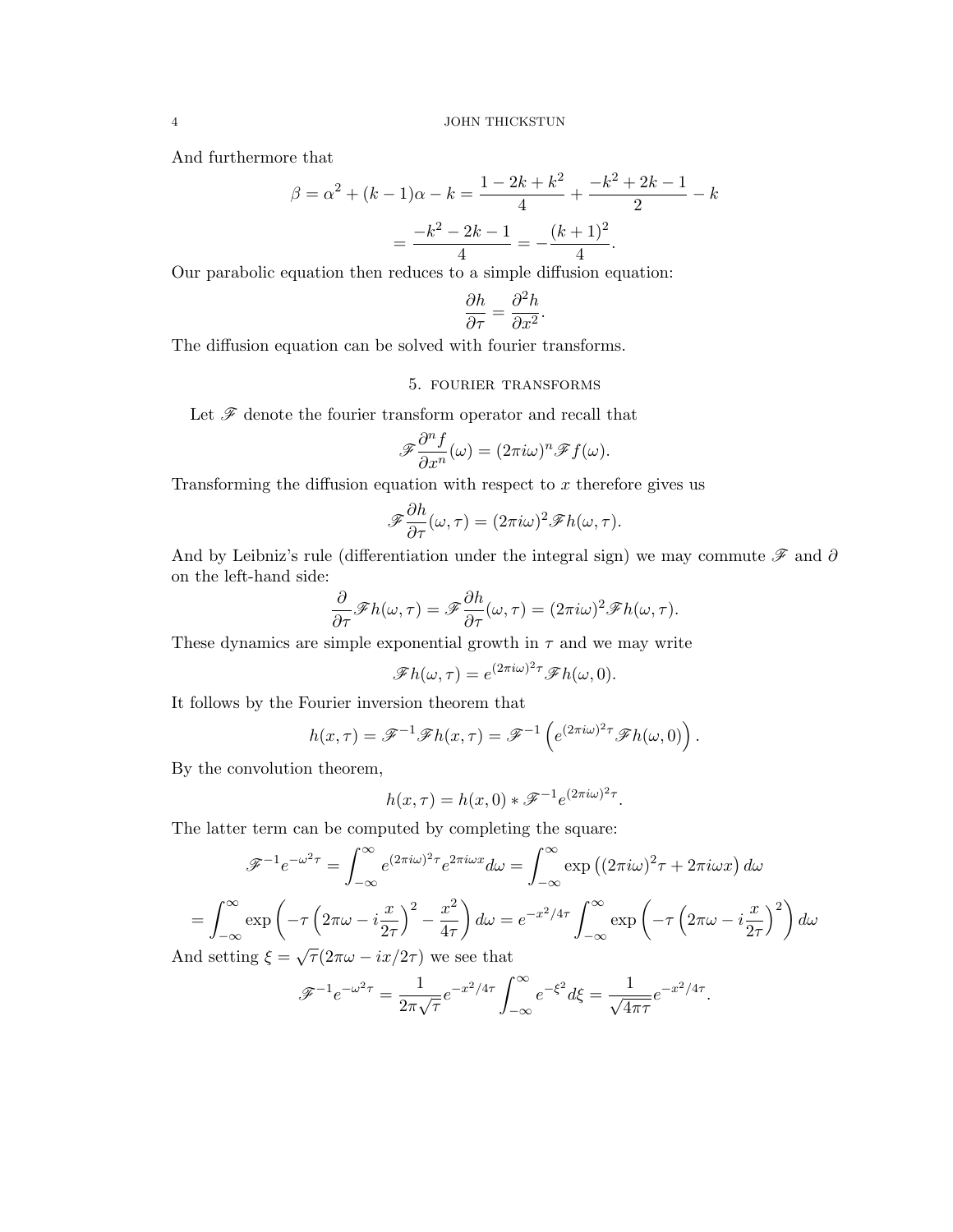By the definition of convolution, we therefore have

$$
h(x,\tau) = \frac{1}{\sqrt{4\pi\tau}} \int_{-\infty}^{\infty} h(x,0) \exp\left(-\frac{(x-\xi)^2}{4\tau}\right) d\xi.
$$

# 6. european calls

If we take  $C$  to be a european call with expiry  $T$  and strike  $K$ , then we may impose boundary conditions on the Black-Scholes pde:

$$
C(T, 0) = 0
$$
,  $\lim_{S_t \to \infty} C(t, S_t) = S_t$ ,  $C(T, S_T) = \max(S_T - K, 0)$ .

Working back through our chain of substitutions,

$$
h(x, 0) = e^{-\alpha x} v(x, 0) = \frac{1}{K} e^{-\alpha x} C(T, K e^x) = \max(e^{(1-\alpha)x} - e^{-\alpha x}, 0).
$$

Substituting this expression in our general formula for  $h$ , and observing that its support is

$$
h(x,\tau) = \frac{1}{\sqrt{4\pi\tau}} \int_{-\infty}^{\infty} \max(e^{(1-\alpha)\xi} - e^{-\alpha\xi}, 0) \exp\left(-\frac{(x-\xi)^2}{4\tau}\right) d\xi
$$

Observe that  $e^{(1-\alpha)\xi} - e^{-\alpha\xi} > 0$  if and only if  $\xi > 0$  and therefore

$$
h(x,\tau) = \frac{1}{\sqrt{4\pi\tau}} \int_0^\infty \exp\left(-\frac{(x-\xi)^2}{4\tau} + (1-\alpha)\xi\right) d\xi - \frac{1}{\sqrt{4\pi\tau}} \int_0^\infty \exp\left(-\frac{(x-\xi)^2}{4\tau} - \alpha\xi\right) d\xi.
$$

Tackling the second integral, completing the square we have

$$
\int_0^\infty \exp\left(-\frac{(x-\xi)^2}{4\tau} - \alpha\xi\right) d\xi = e^{-\alpha(x-\alpha\tau)} \int_0^\infty \exp\left(\frac{-(x-2\tau\alpha-\xi)^2}{4\tau}\right) d\xi
$$

Changing variables to  $\zeta = (x - 2\tau\alpha - \xi)/$  $\sqrt{2\tau}$  then  $d\zeta = -d\xi/\sqrt{2\tau}$  and the integral above becomes

$$
-\sqrt{2\tau} \int_{\zeta(0)}^{\zeta(\infty)} e^{-\zeta^2/2} d\zeta = \sqrt{2\tau} \int_{-\infty}^{\zeta(0)} e^{-\zeta^2/2} d\zeta.
$$

And combining our work we have

$$
-\frac{1}{\sqrt{4\pi\tau}} \int_0^\infty \exp\left(-\frac{(x-\xi)^2}{4\tau} - \alpha\xi\right) d\xi = e^{-\alpha(x-\alpha\tau)} \frac{1}{\sqrt{2\pi}} \int_{-\infty}^{\zeta(0)} e^{-\zeta^2/2} d\zeta
$$

$$
= e^{-\alpha(x-\alpha\tau)} \mathcal{N}\left(\frac{x-2\tau\alpha}{\sqrt{2\tau}}; 0,1\right).
$$

Similarly, we get

$$
\frac{1}{\sqrt{4\pi\tau}}\int_0^\infty \exp\left(-\frac{(x-\xi)^2}{4\tau} + (1-\alpha)\xi\right)d\xi = e^{(1-\alpha)(x+(1-\alpha)\tau)}\mathcal{N}\left(\frac{x+2\tau(1-\alpha)}{\sqrt{2\tau}};0,1\right).
$$

Further undwinding our substitutions, observe that

$$
C(t, S) = Kv(x, \tau) = Ke^{\alpha x + \beta \tau} h(x, \tau).
$$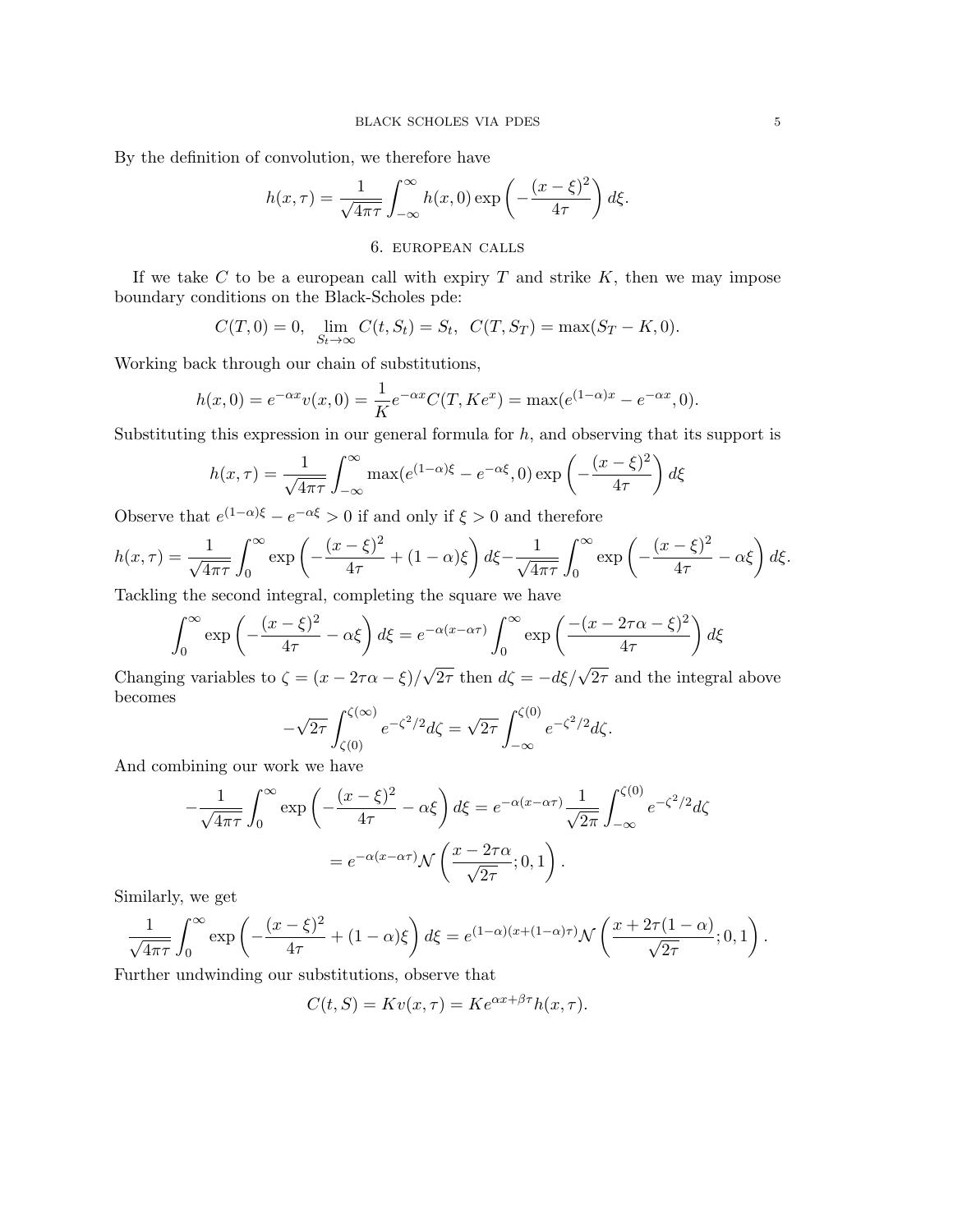Recalling our definitions of  $\alpha$  and  $\beta$  we see that

$$
\alpha x + \beta \tau - \alpha (x - \alpha \tau) = (\beta + \alpha^2) \tau = \frac{(1 - k)^2 - (k + 1)^2}{4} \tau = -k\tau.
$$

And we also have

$$
\alpha x + \beta \tau + (1 - \alpha)(x + (1 - \alpha)\tau) = \beta \tau + x + (1 - \alpha)^2 \tau
$$
  
=  $x - \frac{(k+1)^2}{4}\tau + \left(1 - \frac{1-k}{2}\right)^2 \tau = x - \frac{(k+1)^2}{4}\tau + \frac{(1+k)^2}{4}\tau = x.$ 

And making use of these computations,

$$
C(t,S) = Ke^{x}\mathcal{N}\left(\frac{x - 2\tau\alpha}{\sqrt{2\tau}};0,1\right) - Ke^{-k\tau}\mathcal{N}\left(\frac{x + 2\tau(1-\alpha)}{\sqrt{2\tau}};0,1\right).
$$

Expanding the normal terms, we see that

$$
x + 2\tau(1 - \alpha) = \log(S/K) + (T - t)\sigma^2 \left(1 - \frac{1 - 2r/\sigma^2}{2}\right)
$$

$$
= \log(S/K) + (T - t)(r + \sigma^2/2).
$$

We define  $d_2$  by the expression

$$
d_2 = \frac{x + 2\tau(1 - \alpha)}{\sqrt{2\tau}} = \frac{\log(S/K) + (T - t)(r + \sigma^2/2)}{\sigma\sqrt{T - t}}.
$$

Similarly we have

$$
x - 2\tau\alpha = \log(S/K) - (T - t)\sigma^2 \frac{1 - 2r/\sigma^2}{2}
$$
  
=  $\log(S/K) + (T - t)(r - \sigma^2/2).$ 

And likewise we define  $d_1$  by

$$
d_1 = \frac{x - 2\tau\alpha}{\sqrt{2\tau}} = \frac{\log(S/K) + (T - t)(r - \sigma^2/2)}{\sigma\sqrt{T - t}}.
$$

From this we deduce the Black-Scholes formula:

$$
C(t, S) = Ke^{x} \mathcal{N}(d_1; 0, 1) - Ke^{-k\tau} \mathcal{N}(d_2; 0, 1).
$$
  
=  $S \mathcal{N}(d_1; 0, 1) - Ke^{-r(T-t)} \mathcal{N}(d_2; 0, 1).$